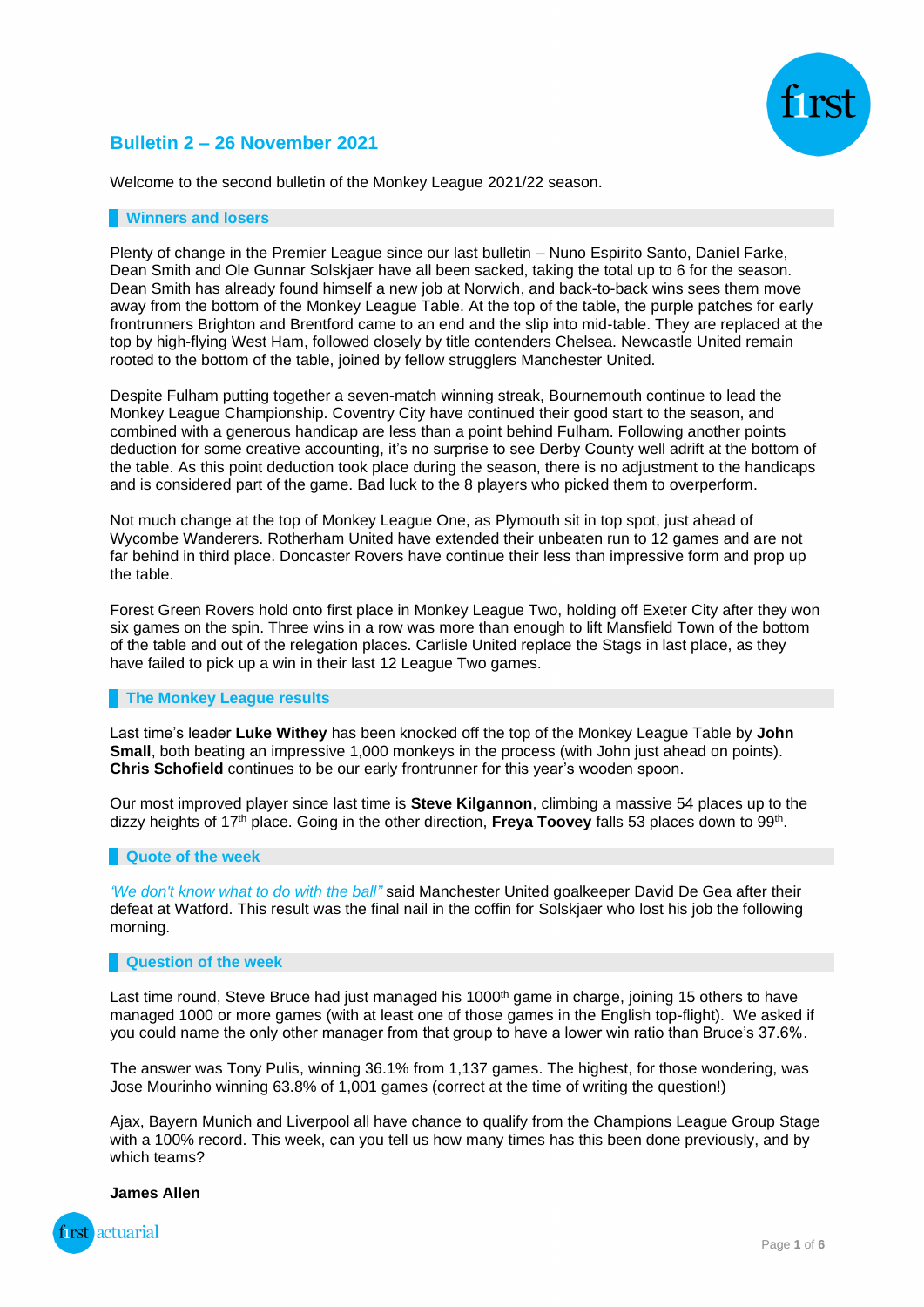

# **Monkey League Handicap tables**

|                | <b>Premier Division</b> | Played | <b>Points</b> | H'cap | <b>Total</b> |
|----------------|-------------------------|--------|---------------|-------|--------------|
| 1              | <b>West Ham</b>         | 12     | 23            | 9.2   | 32.2         |
| $\overline{2}$ | <b>Chelsea</b>          | 12     | 29            | 2.2   | 31.2         |
| 3              | Wolves                  | 12     | 19            | 10.7  | 29.7         |
| 4              | <b>Crystal Palace</b>   | 12     | 16            | 12.6  | 28.6         |
| 5              | Liverpool               | 12     | 25            | 2.2   | 27.2         |
| 6              | <b>Brighton</b>         | 12     | 17            | 10.1  | 27.1         |
| 7              | Watford                 | 12     | 13            | 13.9  | 26.9         |
| 8              | <b>Brentford</b>        | 12     | 13            | 13.6  | 26.6         |
| 9              | <b>Arsenal</b>          | 12     | 20            | 6.0   | 26.0         |
|                | 10 Man City             | 12     | 26            | 0.0   | 26.0         |
|                | 11 Southampton          | 12     | 14            | 11.1  | 25.1         |
|                | 12 Tottenham            | 12     | 19            | 5.7   | 24.7         |
|                | 13 Everton              | 12     | 15            | 8.2   | 23.2         |
|                | 14 Norwich              | 12     | $\mathbf{R}$  | 14.5  | 22.5         |
|                | 15 Aston Villa          | 12     | 13            | 8.8   | 21.8         |
|                | 16 Burnley              | 12     | $\mathbf{9}$  | 12.6  | 21.6         |
|                | 17 Leicester            | 12     | 15            | 6.6   | 21.6         |
|                | 18 Leeds                | 12     | 11            | 8.8   | 19.8         |
|                | 19 Man United           | 12     | 17            | 2.5   | 19.5         |
| 20             | <b>Newcastle</b>        | 12     | 6             | 12.3  | 18.3         |

### **Handicap Tables as at 22 Nov 2021**

| <b>Premier Division</b> | <b>Played</b>     | <b>Points</b> | H'cap | <b>Total</b> |
|-------------------------|-------------------|---------------|-------|--------------|
| 1 West Ham              | 12                | 23            | 9.2   | 32.2         |
| 2 Chelsea               | 12                | 29            | 2.2   | 31.2         |
| 3 Wolves                | 12                | 19            | 10.7  | 29.7         |
| 4 Crystal Palace        | 12 <sub>2</sub>   | 16            | 12.6  | 28.6         |
| 5 Liverpool             | 12                | 25            | 2.2   | 27.2         |
| 6 Brighton              | 12                | 17            | 10.1  | 27.1         |
| 7 Watford               | 12                | 13            | 13.9  | 26.9         |
| 8 Brentford             | 12                | 13            | 13.6  | 26.6         |
| 9 Arsenal               | 12                | 20            | 6.0   | 26.0         |
| 10 Man City             | 12                | 26            | 0.0   | 26.0         |
| 11 Southampton          | 12                | 14            | 11.1  | 25.1         |
| 12 Tottenham            | 12                | 19            | 5.7   | 24.7         |
| 13 Everton              | 12                | 15            | 8.2   | 23.2         |
| 14 Norwich              | 12                | 8             | 14.5  | 22.5         |
| 15 Aston Villa          | 12                | 13            | 8.8   | 21.8         |
| 16 Burnley              | $12 \overline{ }$ | 9             | 12.6  | 21.6         |
| 17 Leicester            | 12                | 15            | 6.6   | 21.6         |
| 18 Leeds                | 12                | 11            | 8.8   | 19.8         |
| 19 Man United           | 12                | 17            | 2.5   | 19.5         |
| 20 Newcastle            | 12                | 6             | 12.3  | 18.3         |
|                         |                   |               |       |              |
|                         |                   |               |       |              |
|                         |                   |               |       |              |
|                         |                   |               |       |              |

|    | <b>Sky Bet League 1</b>     | <b>Played</b> | <b>Points</b> | H'cap | <b>Total</b> |
|----|-----------------------------|---------------|---------------|-------|--------------|
|    | 1 Plymouth Argyle           | 18            | 36            | 6.7   | 42.7         |
|    | 2 Wycombe                   | 18            | 34            | 4.7   | 38.7         |
| 3. | Rotherham                   | 17            | 34            | 3.0   | 37.0         |
|    | 4 Wigan Athletic            | 16            | 34            | 1.7   | 35.7         |
| 5. | <b>MK Dons</b>              | 17            | 31            | 3.7   | 34.7         |
|    | 6 Cheltenham                | 17            | 23            | 9.2   | 32.2         |
|    | 7 Cambridge United          | 18            | 22            | 10.2  | 32.2         |
|    | 8 Oxford United             | 16            | 28            | 3.5   | 31.5         |
|    | 9 Sunderland                | 16            | 31            | 0.0   | 31.0         |
|    | 10 Sheffield Wednesday      | 18            | 29            | 1.6   | 30.6         |
|    | 11 Accrington Stanley       | 17            | 21            | 7.8   | 28.8         |
|    | 12 Morecambe                | 17            | 18            | 10.7  | 28.7         |
|    | 13 Burton Albion            | 18            | 22            | 6.3   | 28.3         |
|    | 14 Portsmouth               | 18            | 26            | 2.0   | 28.0         |
|    | 15 Bolton                   | 18            | 22            | 3.5   | 25.5         |
|    | 16 AFC Wimbledon            | 16            | 17            | 8.3   | 25.3         |
|    | 17 Gillingham               | 18            | 17            | 7.8   | 24.8         |
|    | 18 Ipswich Town             | 18            | 24            | 0.8   | 24.8         |
|    | <b>19 Charlton Athletic</b> | 18            | 22            | 2.3   | 24.3         |
|    | 20 Lincoln City             | 17            | 21            | 3.0   | 24.0         |
|    | 21 Shrewsbury Town          | 17            | 15            | 6.7   | 21.7         |
|    | 22 Fleetwood Town           | 16            | 14            | 6.3   | 20.3         |
|    | 23 Crewe Alexandra          | 18            | 12            | 7.0   | 19.0         |
|    | <b>24 Doncaster Rovers</b>  | 17            | 13            | 5.5   | 18.5         |

| Sky Bet League 1            | Played | <b>Points</b> | H'cap | <b>Total</b> |
|-----------------------------|--------|---------------|-------|--------------|
| 1 Plymouth Argyle           | 18     | 36            | 6.7   | 42.7         |
| 2 Wycombe                   | 18     | 34            | 4.7   | 38.7         |
| 3 Rotherham                 | 17     | 34            | 3.0   | 37.0         |
| 4 Wigan Athletic            | 16     | 34            | 1.7   | 35.7         |
| 5 MK Dons                   | 17     | 31            | 3.7   | 34.7         |
| 6 Cheltenham                | 17     | 23            | 9.2   | 32.2         |
| 7 Cambridge United          | 18     | 22            | 10.2  | 32.2         |
| 8 Oxford United             | 16     | 28            | 3.5   | 31.5         |
| 9 Sunderland                | 16     | 31            | 0.0   | 31.0         |
| 10 Sheffield Wednesday      | 18     | 29            | 1.6   | 30.6         |
| 11 Accrington Stanley       | 17     | 21            | 7.8   | 28.8         |
| 12 Morecambe                | 17     | 18            | 10.7  | 28.7         |
| <b>13 Burton Albion</b>     | 18     | 22            | 6.3   | 28.3         |
| 14 Portsmouth               | 18     | 26            | 2.0   | 28.0         |
| 15 Bolton                   | 18     | 22            | 3.5   | 25.5         |
| <b>16 AFC Wimbledon</b>     | 16     | 17            | 8.3   | 25.3         |
| 17 Gillingham               | 18     | 17            | 7.8   | 24.8         |
| 18 Ipswich Town             | 18     | 24            | 0.8   | 24.8         |
| <b>19 Charlton Athletic</b> | 18     | 22            | 2.3   | 24.3         |
| 20 Lincoln City             | 17     | 21            | 3.0   | 24.0         |
| 21 Shrewsbury Town          | 17     | 15            | 6.7   | 21.7         |
| 22 Fleetwood Town           | 16     | 14            | 6.3   | 20.3         |
| 23 Crewe Alexandra          | 18     | 12            | 7.0   | 19.0         |
| <b>24 Doncaster Rovers</b>  | 17     | 13.           | 5.5   | 18.5         |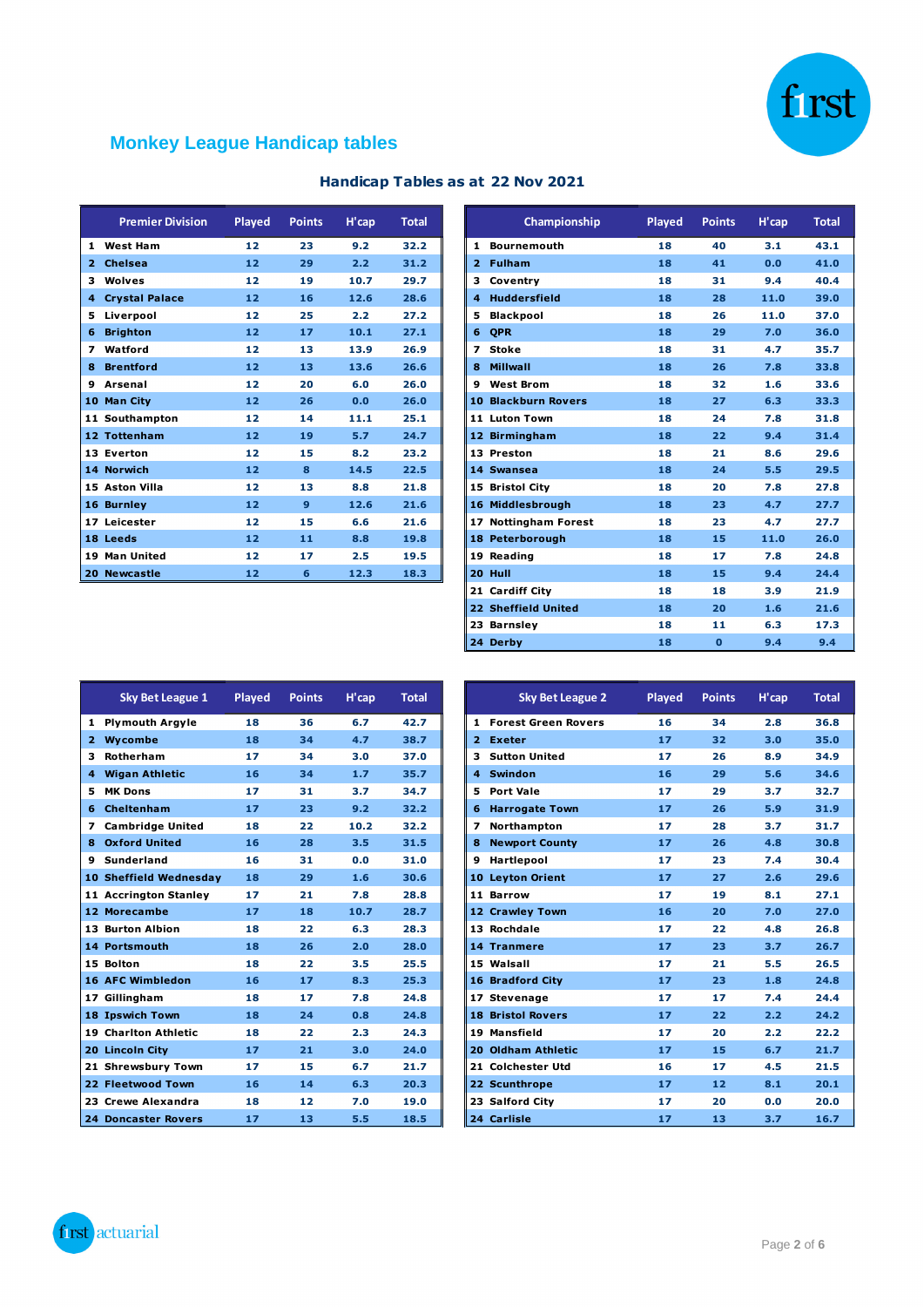

# **Results**

| <b>Position</b>         | <b>Name</b>                  | <b>Monkeys beaten</b> | <b>Points</b> |
|-------------------------|------------------------------|-----------------------|---------------|
| 1                       | John Small*****              | 1,000                 | 260.3         |
| $\mathbf{2}$            | <b>Luke Withey</b>           | 1,000                 | 249.5         |
| $\mathbf{3}$            | <b>James Gardner***</b>      | 993                   | 199.7         |
| $\overline{\mathbf{4}}$ | <b>Ryan Phagurey</b>         | 993                   | 197.7         |
| 5                       | Craig Walker*****            | 984                   | 186.6         |
| $6\phantom{1}6$         | Paul Marriott*****           | 982                   | 181.6         |
| $\overline{\mathbf{7}}$ | Jonathan Hugh****            | 980                   | 179.6         |
| 8                       | <b>Julian Hope</b>           | 980                   | 178.6         |
| 9                       | Daniel Sirl***               | 973                   | 175.2         |
| 10                      | Marcos Abreu*                | 966                   | 171.2         |
| 11                      | <b>Andrew Pritchard*****</b> | 965                   | 170.4         |
| 12                      | Jon Wilkes**                 | 965                   | 170.2         |
| 13                      | Dale Walmsley*****           | 961                   | 169.1         |
| 14                      | James Allen*****             | 951                   | 164.5         |
| 15                      | Gary Symons****              | 948                   | 162.8         |
| 16                      | <b>Michael O'Donnell</b>     | 947                   | 162.6         |
| 17                      | Stephen Kilgannon*****       | 942                   | 161.2         |
| 18                      | Helen Butters*****           | 940                   | 160.3         |
| 19                      | Lance Havell*****            | 939                   | 160.0         |
| 20                      | Matt Such******              | 936                   | 159.2         |
| 21                      | Robin Holderness******       | 920                   | 156.3         |
| 22                      | <b>Doug Huggins**</b>        | 914                   | 153.9         |
| 23                      | Paul Landreth*****           | 910                   | 152.5         |
| 24                      | Benjamin Robinson*           | 896                   | 150.5         |
| 25                      | Emma Robinson******          | 895                   | 149.8         |
| 26                      | <b>Rob Hurst</b>             | 882                   | 147.2         |
| 27                      | <b>Caroline Parker*****</b>  | 882                   | 147.1         |
| 28                      | Nick Saxton***               | 870                   | 145.5         |
| 29                      | <b>Andrew Grant***</b>       | 869                   | 144.9         |
| 30                      | Tim Barlow*****              | 861                   | 144.0         |
| 31                      | <b>Henry Grant</b>           | 851                   | 142.4         |
| 32                      | <b>Becky Thompson*****</b>   | 848                   | 140.4         |
| 33                      | <b>Chris Chivers*****</b>    | 843                   | 139.8         |
| 34                      | Philip Leary***              | 836                   | 138.7         |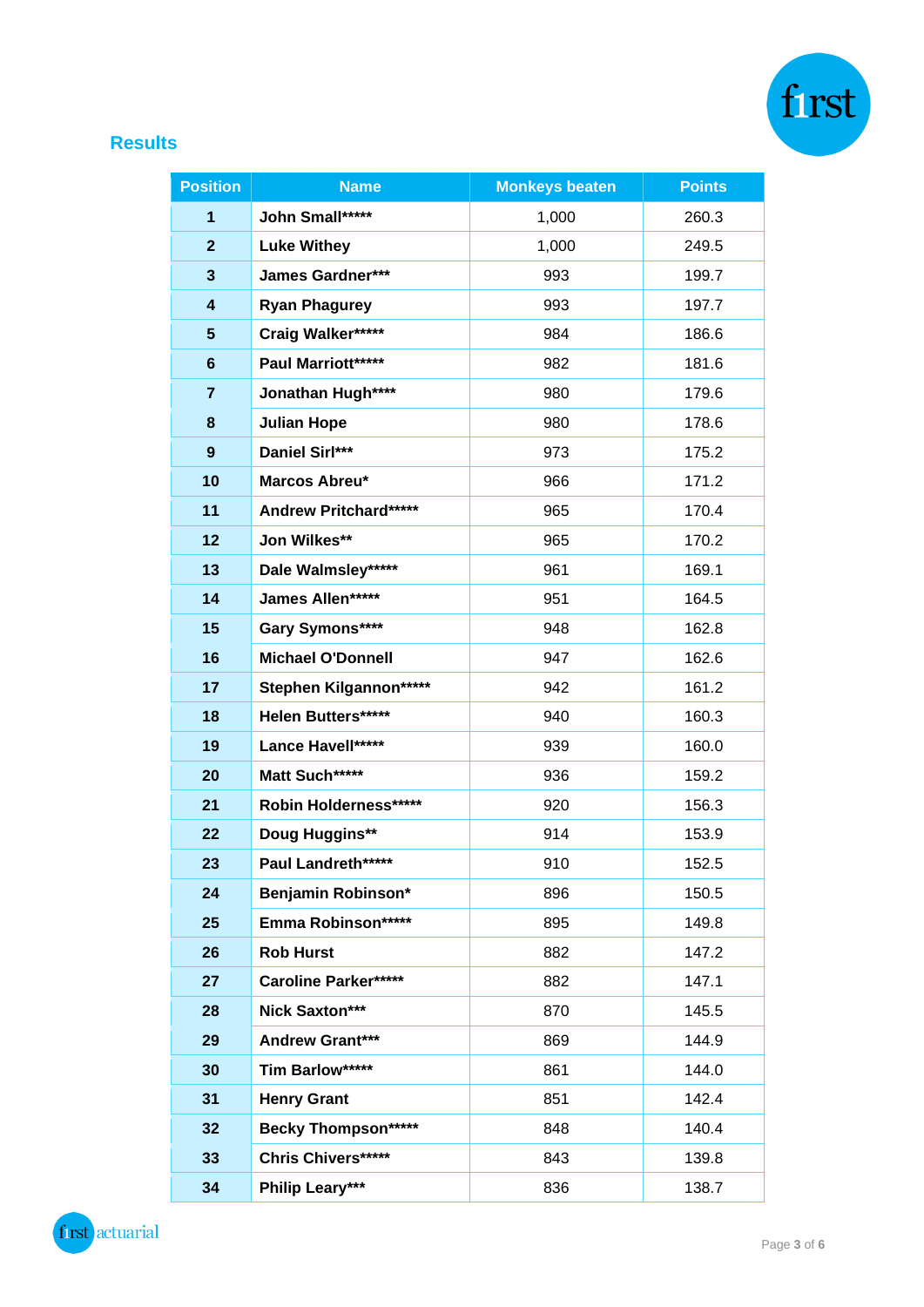| <b>Position</b> | <b>Name</b>               | <b>Monkeys beaten</b> | <b>Points</b> |  |
|-----------------|---------------------------|-----------------------|---------------|--|
| 35              | Kester Young*****         | 829                   | 137.4         |  |
| 36              | Marcus Johansson*****     | 816                   | 135.5         |  |
| 37              | John McLeod*              | 780                   | 132.2         |  |
| 38              | lan Constable*****        | 775                   | 131.6         |  |
| 39              | James Smith*****          | 769                   | 130.4         |  |
| 40              | <b>Graham Hutchings*</b>  | 763                   | 128.1         |  |
| 41              | <b>Joe Pilcher</b>        | 733                   | 124.9         |  |
| 42              | <b>Andy Smyth</b>         | 733                   | 124.9         |  |
| 43              | Ben Doran**               | 731                   | 124.8         |  |
| 44              | Paul Devine*****          | 718                   | 123.5         |  |
| 45              | Dan Chapman*              | 701                   | 121.4         |  |
| 46              | Henry Tapper*****         | 701                   | 121.2         |  |
| 47              | <b>Michael Savidge</b>    | 698                   | 120.8         |  |
| 48              | Kapil Sheth***            | 696                   | 120.6         |  |
| 49              | Abi Lee*                  | 685                   | 119.7         |  |
| 50              | Sean Delaney*****         | 681                   | 119.3         |  |
| 51              | Darren Goodall*****       | 674                   | 118.7         |  |
| 52              | Chas Goddard*****         | 674                   | 118.7         |  |
| 53              | Kenneth Wardhaugh*        | 672                   | 118.5         |  |
| 54              | Andy Hall*****            | 663                   | 117.9         |  |
| 55              | Ella Hy                   | 662                   | 117.8         |  |
| 56              | Alex Balchin*             | 649                   | 117.0         |  |
| 57              | <b>Jane Carrington**</b>  | 645                   | 116.7         |  |
| 58              | Derek Allen***            | 644                   | 116.5         |  |
| 59              | Peter Norman*****         | 637                   | 116.3         |  |
| 60              | <b>Greg Roberts*</b>      | 629                   | 115.3         |  |
| 61              | Jennifer Jackson*         | 625                   | 115.0         |  |
| 62              | Matthew Ward****          | 608                   | 113.7         |  |
| 63              | Tim Poil*****             | 600                   | 112.8         |  |
| 64              | Martin Blades*****        | 597                   | 112.6         |  |
| 65              | Roger Arnold*****         | 584                   | 111.3         |  |
| 66              | Sandra Young*             | 583                   | 111.2         |  |
| 67              | <b>Stuart Briely*****</b> | 575                   | 110.0         |  |
| 68              | Tony Barnard*****         | 559                   | 108.2         |  |
| 69              | <b>Jacob Smith</b>        | 537                   | 105.9         |  |

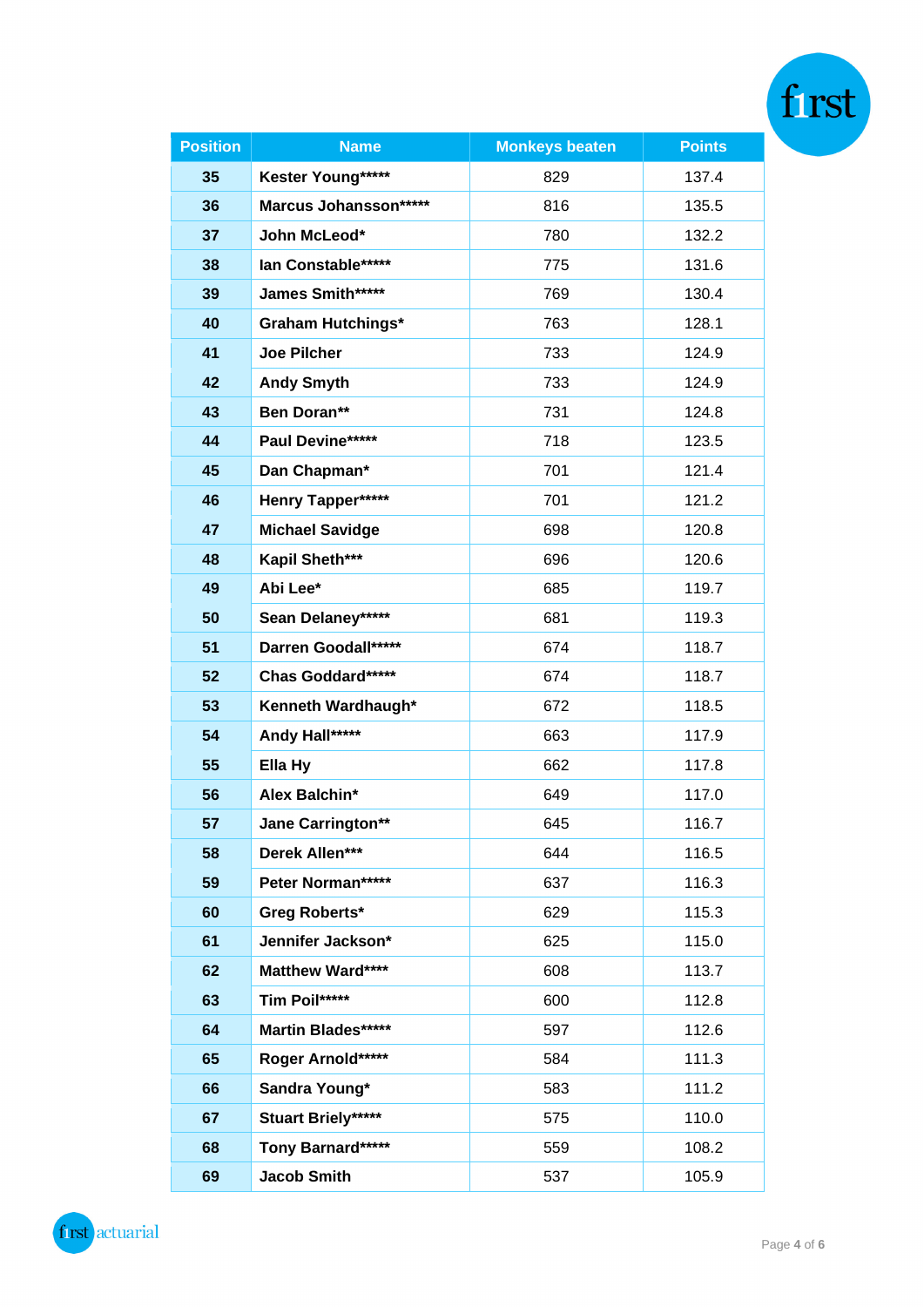| <b>Position</b> | <b>Name</b>                | <b>Monkeys beaten</b> | <b>Points</b> |  |
|-----------------|----------------------------|-----------------------|---------------|--|
| 70              | <b>Wendy Ludman*****</b>   | 505                   | 103.4         |  |
| 71              | Mel Wilson*****            | 477                   | 100.0         |  |
| 72              | <b>Jack Presswell***</b>   | 456                   | 97.6          |  |
| 73              | Andy Illingworth**         | 454                   | 97.3          |  |
| 74              | <b>Max Mauchline*****</b>  | 440                   | 95.4          |  |
| 75              | Keith Williams*****        | 435                   | 95.1          |  |
| 76              | Stan Hutchinson******      | 430                   | 94.8          |  |
| 77              | <b>Mike Common*</b>        | 418                   | 94.1          |  |
| 78              | Amrita Dasgupta****        | 412                   | 93.1          |  |
| 79              | <b>Indleeb Rehman***</b>   | 400                   | 92.0          |  |
| 80              | Emma Lann                  | 396                   | 91.8          |  |
| 81              | Aaron Love*****            | 396                   | 91.8          |  |
| 82              | Tim Jones*****             | 392                   | 91.0          |  |
| 83              | Toni Johnson*****          | 390                   | 90.3          |  |
| 84              | <b>Oliver Nicholls***</b>  | 390                   | 90.2          |  |
| 85              | <b>Patrick Goudard</b>     | 380                   | 89.8          |  |
| 86              | Neil Kennedy*****          | 369                   | 88.8          |  |
| 87              | Anushka Patel              | 333                   | 84.8          |  |
| 88              | Simon Redfern*****         | 329                   | 84.4          |  |
| 89              | George Kirrin*****         | 327                   | 84.2          |  |
| 90              | <b>Jacobina Norris****</b> | 316                   | 82.7          |  |
| 91              | <b>Sharon Royston***</b>   | 298                   | 80.8          |  |
| 92              | Scott Harrison*****        | 271                   | 78.8          |  |
| 93              | <b>Saif Sadiq</b>          | 267                   | 78.4          |  |
| 94              | Mark Warnes*****           | 264                   | 78.2          |  |
| 95              | Mike Booth*****            | 242                   | 75.9          |  |
| 96              | Manjula Satheesan******    | 219                   | 73.0          |  |
| 97              | Colin Freeman*****         | 214                   | 72.6          |  |
| 98              | Zoe Sadler*                | 202                   | 71.2          |  |
| 99              | <b>Freya Toovey</b>        | 193                   | 70.0          |  |
| 100             | Lauren Coulthard**         | 181                   | 68.5          |  |
| 101             | Adam Steele*               | 137                   | 60.7          |  |
| 102             | Ben Law**                  | 118                   | 56.9          |  |
| 103             | Rob Young****              | 118                   | 56.6          |  |
| 104             | <b>Frasier Kings**</b>     | 112                   | 54.9          |  |